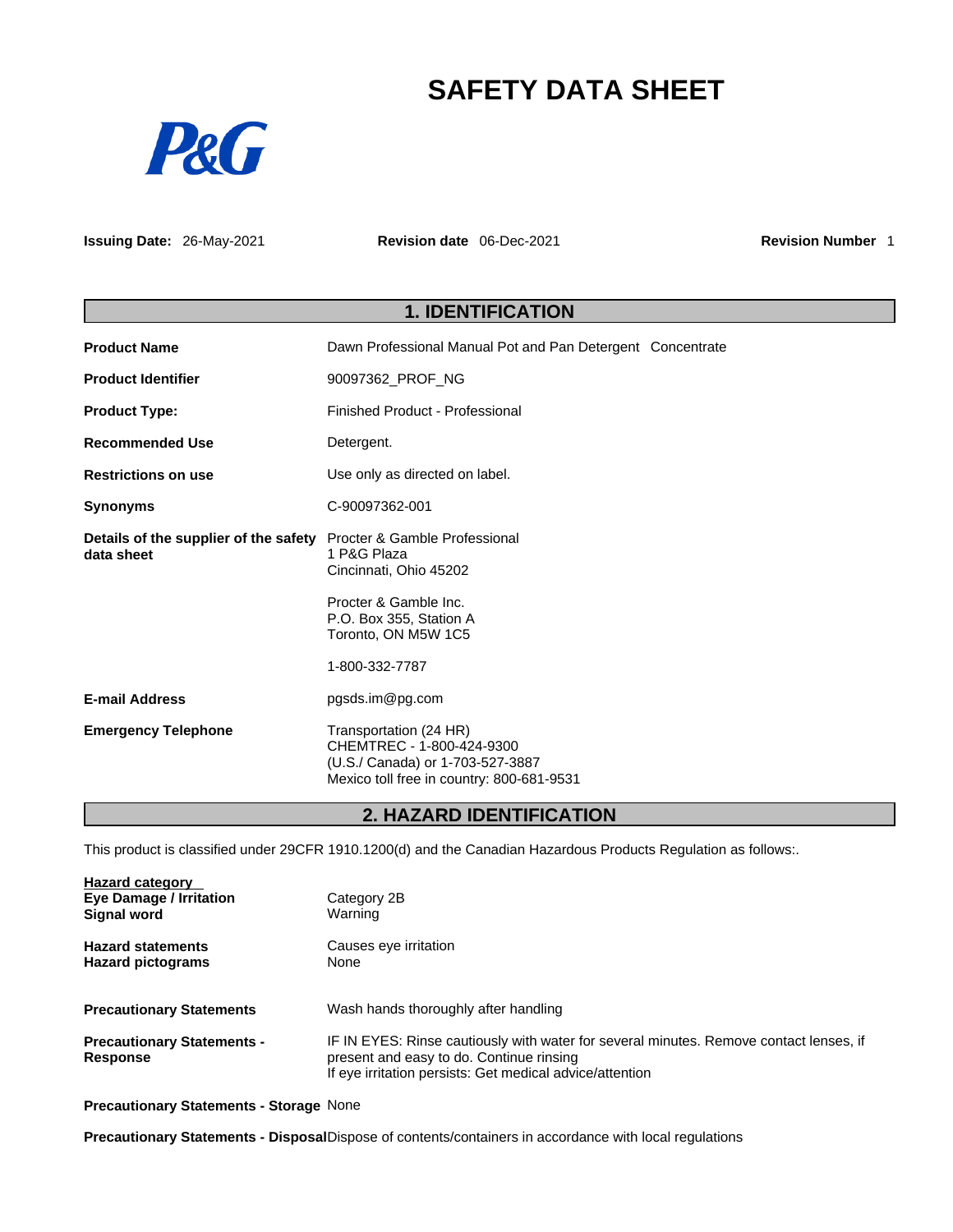# **3. COMPOSITION/INFORMATION ON INGREDIENTS**

# **Ingredients are listed according to 29CFR 1910.1200 Appendix D and the Canadian Hazardous Products Regulation**

| <b>Chemical Name</b>      | <b>Synonyms</b>         | <b>Trade Secret</b> | <b>CAS No</b> | weight-%  |
|---------------------------|-------------------------|---------------------|---------------|-----------|
| Sulfuric acid,            | Sulfuric acid,          | No.                 | 68585-47-7    | $10 - 15$ |
| mono-C10-16-alkyl esters, | mono-C10-16-alkyl       |                     |               |           |
| sodium salts              | esters, sodium salts    |                     |               |           |
| Lauramine Oxide           | Lauramine Oxide         | No.                 | 70592-80-2    | $1 - 5$   |
| C9-11 Pareth-n            | Alcohols, C9-11,        | No.                 | 68439-46-3    | $1 - 5$   |
|                           | ethoxylated             |                     |               |           |
| Deceth-n                  | Poly(oxy-1,2-ethanediyl | No.                 | 26183-52-8    | $1 - 5$   |
|                           |                         |                     |               |           |
|                           | alpha-decyl-omega-hyd   |                     |               |           |
|                           | roxy-                   |                     |               |           |

**Additional information** Actual substance concentrations fall within the ranges stated. Maximum values do not necessarily represent the values present in the formula.

### **4. FIRST AID MEASURES**

#### **Description of first aid measures**

| Eye contact                                           | Rinse with plenty of water. Get medical attention immediately if irritation persists.                          |
|-------------------------------------------------------|----------------------------------------------------------------------------------------------------------------|
| <b>Skin contact</b>                                   | Rinse with plenty of water. Call a physician if irritation develops and persists.                              |
| <b>Ingestion</b>                                      | Drink 1 or 2 glasses of water. Do NOT induce vomiting. Get medical attention immediately if<br>symptoms occur. |
| <b>Inhalation</b>                                     | Move to fresh air. If symptoms persist, call a physician.                                                      |
| Most important symptoms/effects,<br>acute and delayed | May cause eye irritation                                                                                       |

#### **Indication of any immediate medical attention and special treatment needed**

**Notes to Physician** Treat symptomatically.

# **5. FIRE-FIGHTING MEASURES**

| Suitable extinguishing media                      | Dry chemical, CO2, alcohol-resistant foam or water spray.                                                                                 |
|---------------------------------------------------|-------------------------------------------------------------------------------------------------------------------------------------------|
| Unsuitable Extinguishing Media                    | None.                                                                                                                                     |
| <b>Special Hazard</b>                             | None known.                                                                                                                               |
| Special protective equipment for<br>fire-fighters | As in any fire, wear self-contained breathing apparatus pressure-demand, MSHA/NIOSH<br>(approved or equivalent) and full protective gear. |
| Specific hazards arising from the<br>chemical     | None.                                                                                                                                     |

# **6. ACCIDENTAL RELEASE MEASURES**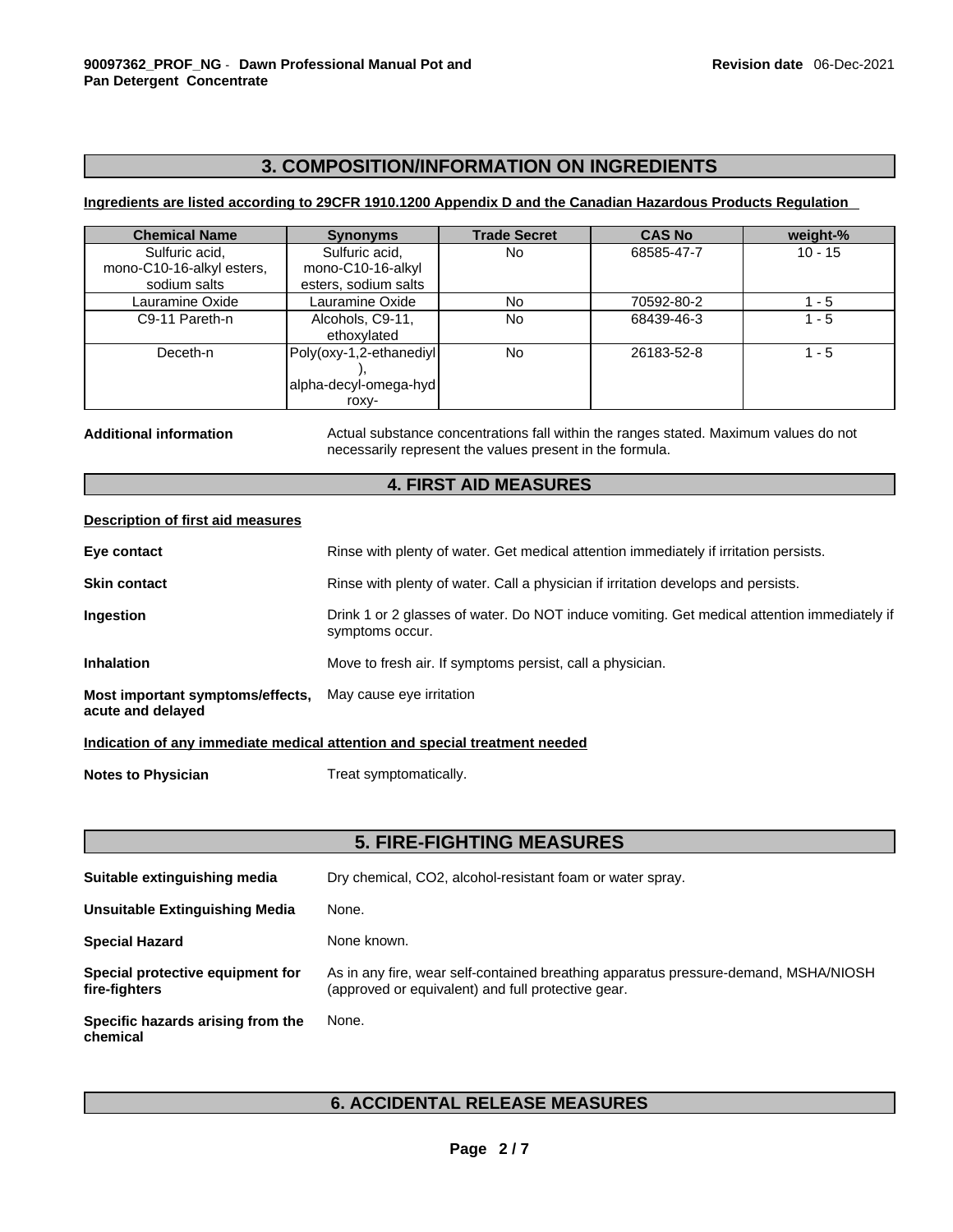|                                                                        | Personal precautions, protective equipment and emergency procedures                                                                                                                                                                   |  |  |
|------------------------------------------------------------------------|---------------------------------------------------------------------------------------------------------------------------------------------------------------------------------------------------------------------------------------|--|--|
| <b>Personal precautions</b>                                            | Use personal protective equipment as required. Do not get in eyes, on skin, or on clothing.                                                                                                                                           |  |  |
| Advice for emergency responders                                        | Use personal protective equipment as required.                                                                                                                                                                                        |  |  |
| <b>Environmental precautions</b>                                       | Should not be released into the environment                                                                                                                                                                                           |  |  |
| Methods and material for containment and cleaning up                   |                                                                                                                                                                                                                                       |  |  |
| <b>Methods for containment</b>                                         | Absorb with earth, sand or other non-combustible material and transfer to containers for<br>later disposal.                                                                                                                           |  |  |
| Methods for cleaning up                                                | Contain spillage, and then collect with non-combustible absorbent material, (e.g. sand,<br>earth, diatomaceous earth, vermiculite) and place in container for disposal according to<br>local / national regulations (see section 13). |  |  |
|                                                                        | <b>7. HANDLING AND STORAGE</b>                                                                                                                                                                                                        |  |  |
| <b>Precautions for safe handling</b>                                   |                                                                                                                                                                                                                                       |  |  |
| Advice on safe handling                                                | Use personal protective equipment as required. Keep container closed when not in use.<br>Never return spills in original containers for re-use. Keep out of the reach of children.                                                    |  |  |
| Conditions for safe storage, including any incompatibilities           |                                                                                                                                                                                                                                       |  |  |
| <b>Storage Conditions</b>                                              | Keep containers tightly closed in a dry, cool and well-ventilated place.                                                                                                                                                              |  |  |
| Incompatible products                                                  | None known.                                                                                                                                                                                                                           |  |  |
|                                                                        |                                                                                                                                                                                                                                       |  |  |
|                                                                        | 8. EXPOSURE CONTROLS/PERSONAL PROTECTION                                                                                                                                                                                              |  |  |
| <b>Control parameters</b>                                              |                                                                                                                                                                                                                                       |  |  |
| <b>Exposure Guidelines</b>                                             | No exposure limits noted for ingredient(s).                                                                                                                                                                                           |  |  |
|                                                                        |                                                                                                                                                                                                                                       |  |  |
| <b>Appropriate engineering controls</b><br><b>Engineering Measures</b> | Distribution, Workplace and Household Settings:<br>Ensure adequate ventilation                                                                                                                                                        |  |  |
|                                                                        | Product Manufacturing Plant (needed at Product-Producing Plant ONLY):<br>Where reasonably practicable this should be achieved by the use of local exhaust<br>ventilation and good general extraction                                  |  |  |
| <b>Personal Protective Equipment</b>                                   |                                                                                                                                                                                                                                       |  |  |
| <b>Eye Protection</b>                                                  | Distribution, Workplace and Household Settings:<br>No special protective equipment required                                                                                                                                           |  |  |
|                                                                        | Product Manufacturing Plant (needed at Product-Producing Plant ONLY):<br>Use appropriate eye protection                                                                                                                               |  |  |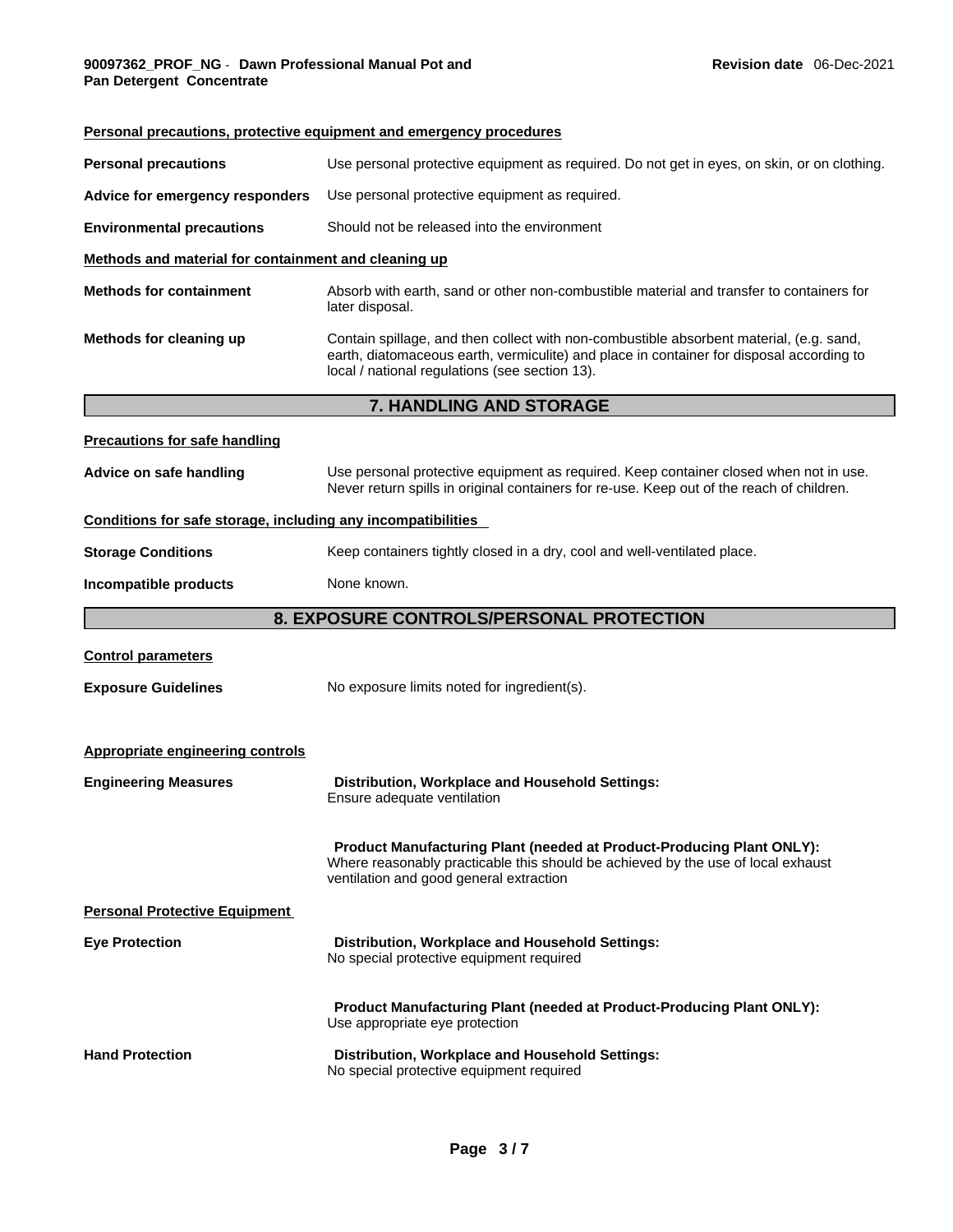#### **90097362\_PROF\_NG** - **Dawn ProfessionalManual Pot and Pan Detergent Concentrate**

**Product Manufacturing Plant (needed at Product-Producing Plant ONLY):** Protective gloves **Skin and Body Protection Distribution, Workplace and Household Settings:** No special protective equipment required **Product Manufacturing Plant (needed at Product-Producing Plant ONLY):** Wear suitable protective clothing **Respiratory Protection Distribution, Workplace and Household Settings:** No special protective equipment required

> **Product Manufacturing Plant (needed at Product-Producing Plant ONLY):** In case of inadequate ventilation wear respiratory protection

# **9. PHYSICAL AND CHEMICAL PROPERTIES**

| <b>Physical state</b><br>Appearance<br>Odor<br><b>Odor threshold</b> | Liquid<br>clear blue<br>Scented<br>No information available |         |
|----------------------------------------------------------------------|-------------------------------------------------------------|---------|
| Property                                                             | Values<br>9                                                 | Remarks |
| рH<br><b>Melting Point / Freezing Point</b>                          | No information available                                    |         |
| Initial boiling point and boiling                                    | > 35 °C / 95 °F                                             |         |
| range                                                                |                                                             |         |
| flash point                                                          | > 94 °C / > 201.2 °F                                        |         |
| evaporation rate                                                     | No information available                                    |         |
| Flammability                                                         | No information available                                    |         |
| <b>Flammability Limit in Air</b>                                     |                                                             |         |
| Upper flammability or explosive<br>limits                            | No information available                                    |         |
| Lower flammability or explosive<br>limits                            | No information available                                    |         |
| Vapor pressure                                                       | No information available                                    |         |
| <b>Relative vapor density</b>                                        | No information available                                    |         |
| <b>Relative density</b>                                              | No information available                                    |         |
| <b>Water solubility</b>                                              | No information available                                    |         |
| <b>Partition coefficient</b>                                         | No information available                                    |         |
| <b>Autoignition temperature</b>                                      | No information available                                    |         |
| <b>Decomposition temperature</b>                                     | No information available                                    |         |
| <b>Viscosity</b>                                                     | No information available                                    |         |

# **10. STABILITY AND REACTIVITY**

| <b>Reactivity</b>               | None under normal use conditions.        |
|---------------------------------|------------------------------------------|
| <b>Stability</b>                | Stable under normal conditions.          |
| <b>Hazardous polymerization</b> | Hazardous polymerization does not occur. |
| <b>Hazardous Reactions</b>      | None under normal processing.            |
| <b>Conditions to Avoid</b>      | None under normal processing.            |
| Incompatible Materials          | None in particular.                      |

**Hazardous Decomposition Products** None under normal use conditions.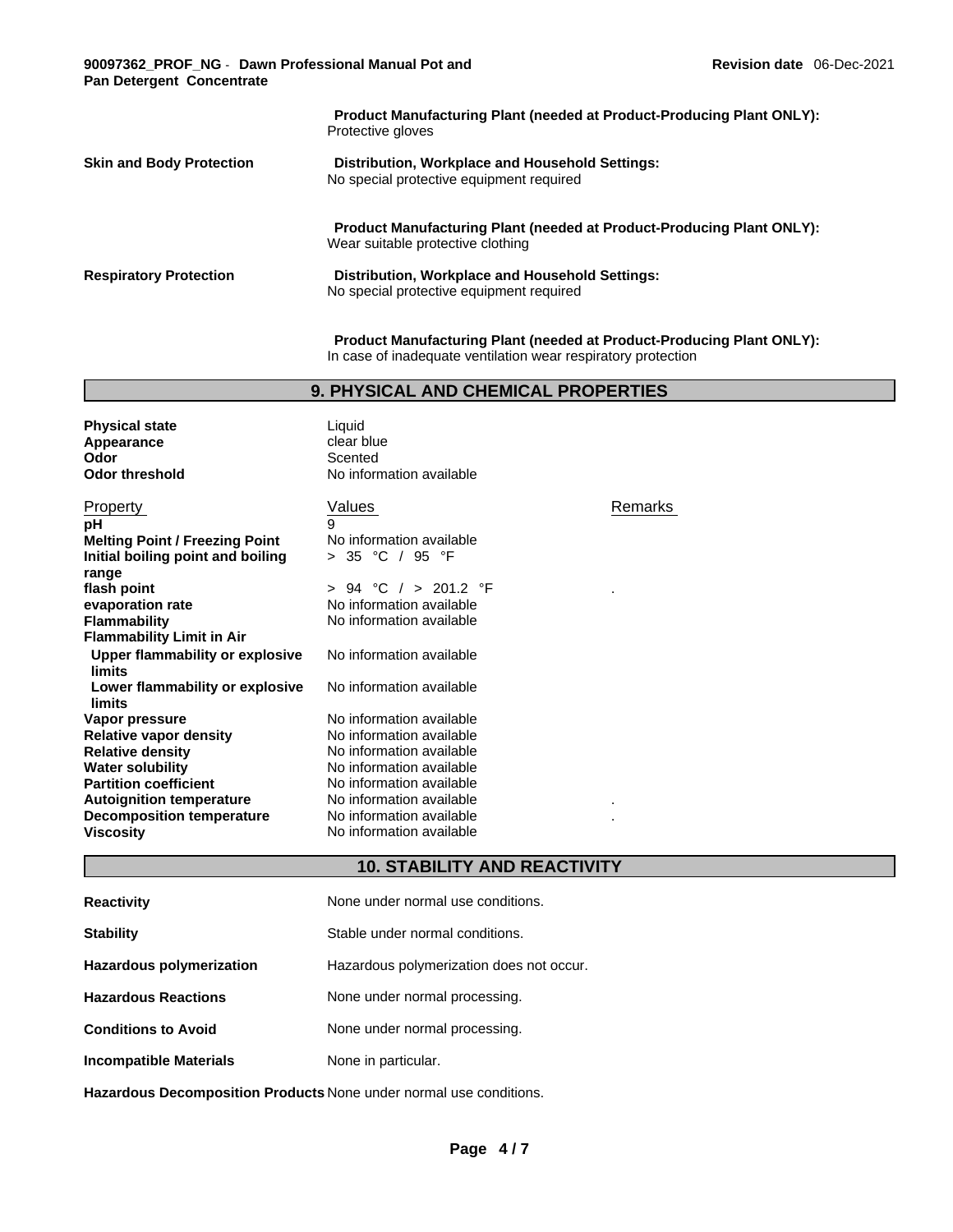# **11. TOXICOLOGICAL INFORMATION**

#### **Product Information Information on likely routes of exposure**

| <b>Inhalation</b>   | No known effect.    |
|---------------------|---------------------|
| <b>Skin contact</b> | No known effect.    |
| <b>Ingestion</b>    | No known effect.    |
| Eye contact         | Irritating to eyes. |

#### **Delayed and immediate effects as well as chronic effects from short and long-term exposure**

| <b>Acute toxicity</b>             | No known effect.    |
|-----------------------------------|---------------------|
| <b>Skin corrosion/irritation</b>  | No known effect.    |
| Serious eye damage/eye irritation | Irritating to eyes. |
| <b>Skin sensitization</b>         | No known effect.    |
| <b>Respiratory sensitization</b>  | No known effect.    |
| Germ cell mutagenicity            | No known effect.    |
| <b>Reproductive toxicity</b>      | No known effect.    |
| Developmental toxicity            | No known effect.    |
| <b>STOT - single exposure</b>     | No known effect.    |
| <b>STOT - repeated exposure</b>   | No known effect.    |
| <b>Aspiration hazard</b>          | No known effect.    |
| Carcinogenicity                   | No known effect.    |

#### **Component Information**

| <b>Chemical Name</b> | <b>CAS No</b> | Oral LD50                    | Dermal LD50   | <b>Inhalation LC50</b> |
|----------------------|---------------|------------------------------|---------------|------------------------|
| C9-11 Pareth-n       | 68439-46-3    | $300 - 5$<br>. 2000 ma/ka bw | 2000 ma/ka bw |                        |
| Deceth-n             | 26183-52-8    | 300 mg/kg                    | >2000 mg/kg   |                        |

# **12. ECOLOGICAL INFORMATION**

#### **ecotoxicity**

The product is not expected to be hazardous to the environment.

| Persistence and degradability    | No information available. |
|----------------------------------|---------------------------|
| <b>Bioaccumulative potential</b> | No information available. |
| <b>Mobility</b>                  | No information available. |
| Other adverse effects            | No information available. |

# **13. DISPOSAL CONSIDERATIONS**

#### **Waste treatment methods**

| Waste from Residues/Unused<br><b>Products</b>                          | Disposal should be in accordance with applicable regional, national and local laws and<br>regulations. |
|------------------------------------------------------------------------|--------------------------------------------------------------------------------------------------------|
| <b>Contaminated packaging</b>                                          | Disposal should be in accordance with applicable regional, national and local laws and<br>regulations. |
| <b>California Hazardous Waste Codes</b> 331<br>(non-household setting) |                                                                                                        |

### **14. TRANSPORT INFORMATION**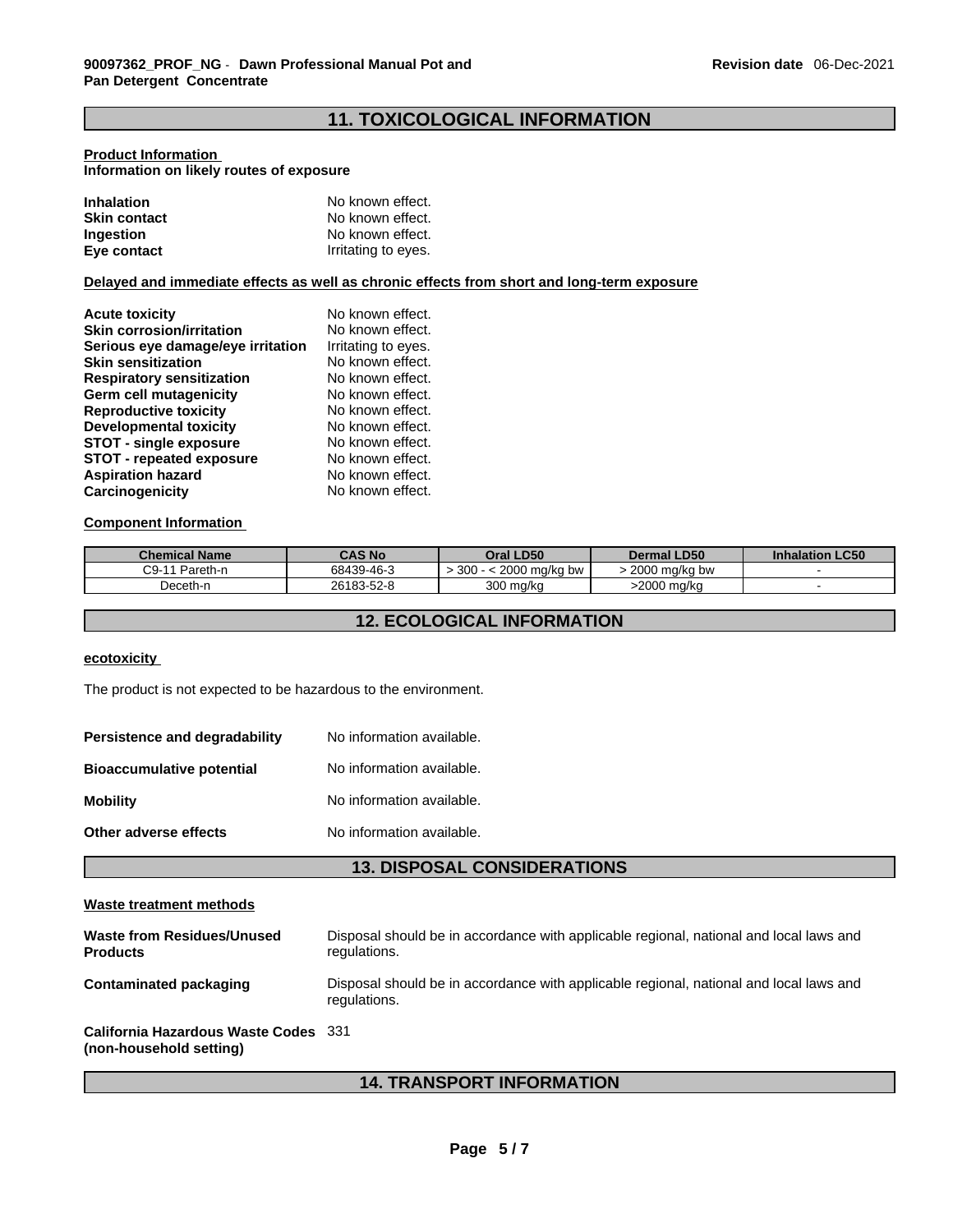| <b>DOT</b>  | Not regulated |
|-------------|---------------|
| <b>IMDG</b> | Not regulated |
| <b>IATA</b> | Not regulated |

# **15. REGULATORY INFORMATION**

#### **U.S. FEDERAL REGULATIONS**

#### **CERCLA**

This material, as supplied, does not contain any substances regulated as hazardous substances under the Comprehensive Environmental Response Compensation and Liability Act (CERCLA) (40 CFR 302) or the Superfund Amendments and Reauthorization Act (SARA) (40 CFR 355). There may be specific reporting requirements at the local, regional, or state level pertaining to releases of this material.

#### **Clean Air Act,Section 112 Hazardous Air Pollutants (HAPs) (see 40 CFR 61)**

This product does not contain any substances regulated as hazardous air pollutants (HAPS) under Section 112 of the Clean Air Act Amendments of 1990.

#### **Clean Water Act**

This product does not contain any substances regulated as pollutants pursuant to the Clean Water Act (40 CFR 122.21 and 40 CFR 122.42).

#### **U.S. State Regulations (RTK)**

This product does not contain any substances regulated by state right-to-know regulations.

#### **California Proposition 65**

This product is not subject to warning labeling under California Proposition 65.

#### **International Inventories**

#### **United States**

All intentionally-added components of this product(s) are listed on the US TSCA Inventory

#### **Canada**

This product is in compliance with CEPA for import by P&G

#### **Legend**

United States Toxic Substances Control Act Section 8(b) Inventory (TSCA)  **CEPA** - Canadian Environmental Protection Act

# **16. OTHER INFORMATION**

#### **HMIS**

**NFPA** 

**Issuing Date:** 26-May-2021